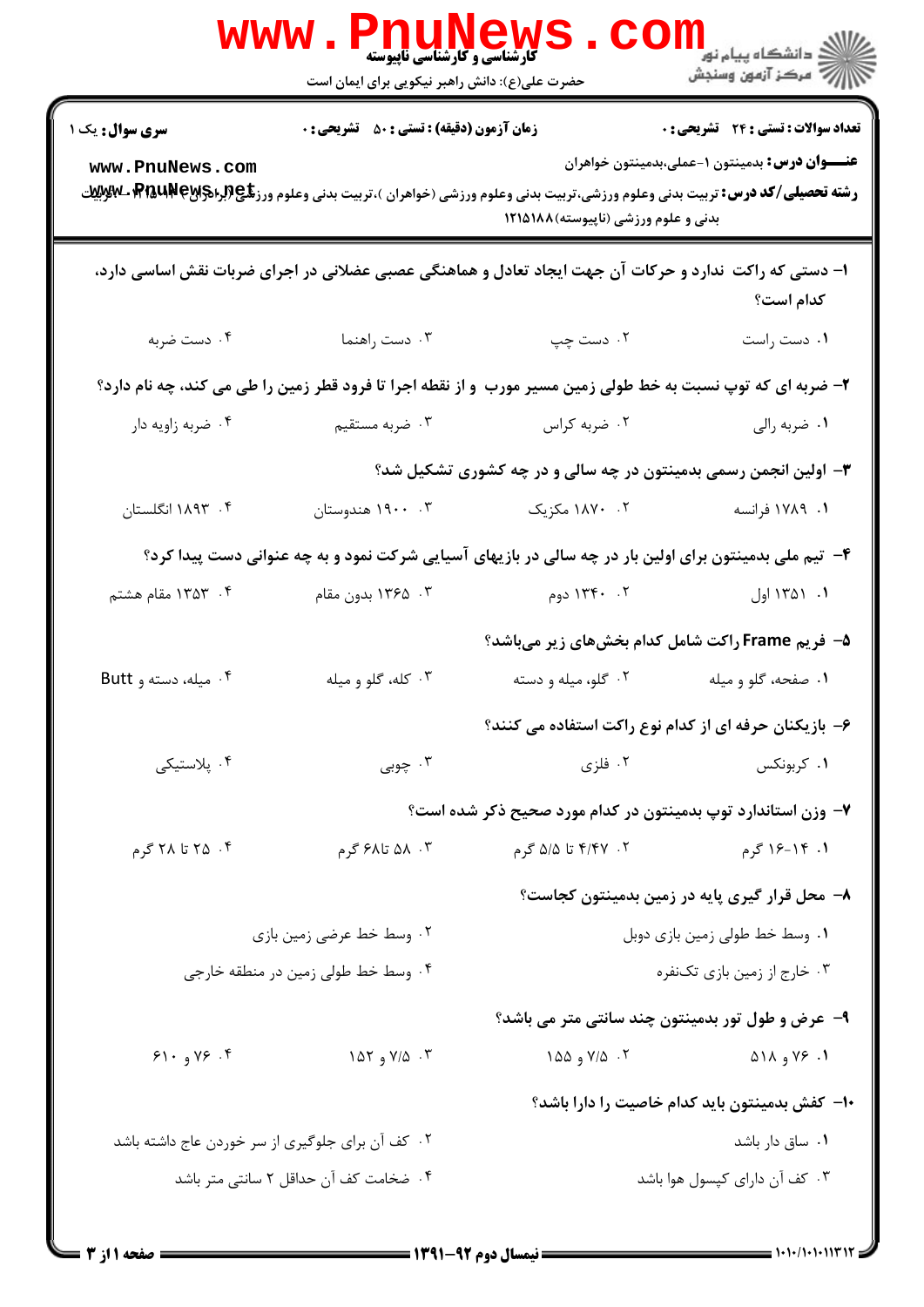|                                                                                                                  | <b>WWW.PnuNews</b><br>حضرت علی(ع): دانش راهبر نیکویی برای ایمان است |                                      | ران دانشگاه پيام نور <mark>−</mark><br>ا∛ مرکز آزمون وسنجش                                                                                                                                                                                         |  |  |
|------------------------------------------------------------------------------------------------------------------|---------------------------------------------------------------------|--------------------------------------|----------------------------------------------------------------------------------------------------------------------------------------------------------------------------------------------------------------------------------------------------|--|--|
| <b>سری سوال : ۱ یک</b><br>www.PnuNews.com                                                                        | <b>زمان آزمون (دقیقه) : تستی : 50 ٪ تشریحی : 0</b>                  | بدنی و علوم ورزشی (ناپیوسته) ۱۲۱۵۱۸۸ | تعداد سوالات : تستى : 24 تشريحي : .<br><b>عنــــوان درس:</b> بدمینتون ۱-عملی،بدمینتون خواهران<br><b>رشته تحصیلی/کد درس:</b> تربیت بدنی وعلوم ورزشی،تربیت بدنی وعلوم ورزشی (خواهران )،تربیت بدنی وعلوم ورز <b>تگچ(برRRUNE W</b> S <b>-WW</b> . بالا |  |  |
|                                                                                                                  |                                                                     |                                      | 11- حالت تعادل یا وضعیت آماده در چه مواردی بکار برده می شود؟                                                                                                                                                                                       |  |  |
|                                                                                                                  | ۰۲ اجرای سرویس، دریافت سرویس، جریان رالی                            |                                      | ٠١ حمله، دفاع، سرويس                                                                                                                                                                                                                               |  |  |
|                                                                                                                  | ۰۴ اسمش، درايو، سرويس                                               |                                      | ۰۳ اجرای بک هند، اجرای فورهند، اجرای سرویس                                                                                                                                                                                                         |  |  |
|                                                                                                                  |                                                                     |                                      | 1۲– انواع حرکت پا در بدمینتون در کدام مورد صحیح می باشد؟                                                                                                                                                                                           |  |  |
| ۰۲ نوک پا، پورتمه، ضربدری                                                                                        |                                                                     | ۰۱ آهو، بکس، روی پنجه                |                                                                                                                                                                                                                                                    |  |  |
|                                                                                                                  | ۰۴ ضربدری، شمشیر بازی، ترکیبی                                       |                                      | ۰۳ ضربدری، آهو، شمشیر بازی                                                                                                                                                                                                                         |  |  |
|                                                                                                                  |                                                                     |                                      | ۱۳- ضربه ای که رالی با آن شروع ً و به صورت مورب اجرا می شود، چه نام دارد؟                                                                                                                                                                          |  |  |
| ۰۴ اسمش                                                                                                          | ۰۳ سرویس                                                            | ۰۲ درايو                             | ۰۱ دراپ                                                                                                                                                                                                                                            |  |  |
|                                                                                                                  |                                                                     |                                      | ۱۴– این نوع سرویس مشکل، اما در بازی دو نفره بسیار امتیاز آور است؟                                                                                                                                                                                  |  |  |
| ۰۴ سرویس کوتاه                                                                                                   | ۰۳ سرويس بلند                                                       | ۰۲ سرویس تیز                         | ۰۱ سرويس فيليک                                                                                                                                                                                                                                     |  |  |
| 1۵– این ضربه با ۱۰۰٪ قدرت از بالاترین نقطه ممکن در انتهای زمین اجرا و با قوس به انتهای زمین حریف فرستاده می شود؟ |                                                                     |                                      |                                                                                                                                                                                                                                                    |  |  |
| ۰۴ دراپ (Drop)                                                                                                   | ۰۳ درايو (Drive)                                                    | ۲. تاس (Clears)                      | ۰۱ سرویس                                                                                                                                                                                                                                           |  |  |
|                                                                                                                  |                                                                     |                                      | ۱۶- ضربه تمام کننده ایست که با صددرصد قدرت و به منظور پایان دادن به رالی اجرا می شود؟                                                                                                                                                              |  |  |
| ۰۴ فورهند                                                                                                        | ۰۳ بک هند                                                           |                                      |                                                                                                                                                                                                                                                    |  |  |
|                                                                                                                  |                                                                     |                                      | ۱۷– کدام گزینه در مورد انواع دفاع در بدمینتون صحیح می باشد؟                                                                                                                                                                                        |  |  |
| ٠٢ دفاع مستقيم، دفاع بلند، دفاع كوتاه                                                                            |                                                                     | ۰۱ دفاع روی تور، پشت تور، مقابل تور  |                                                                                                                                                                                                                                                    |  |  |
| ۰۴ دفاع بلند، دفاع کوتاه، دفاع تيز                                                                               |                                                                     |                                      | ۰۳ ضربه یک نفر، دو نفره، ترکیبی                                                                                                                                                                                                                    |  |  |
|                                                                                                                  |                                                                     |                                      | ۱۸– ضربه ایست که با صددرصد قدرت از پهلوی بدن روی توپهای بدون قوس و گاه سریع که بهسمت شما میآیند، اجرا<br>مىشود؟                                                                                                                                    |  |  |
| ۰۴ د <sub>ر</sub> اپ (Drop)                                                                                      |                                                                     |                                      | ۰۱ نت (Net)                                                                                                                                                                                                                                        |  |  |
|                                                                                                                  |                                                                     |                                      | ۱۹- در بازی انفرادی در صورت فرد بودن امتیاز، نحوه زدن سرویس کدام گزینه می باشد؟                                                                                                                                                                    |  |  |
|                                                                                                                  | ۰۲ از سمت چپ به سمت راست زمین حریف                                  |                                      | ۰۱ از سمت راست زمین به سمت راست زمین حریف                                                                                                                                                                                                          |  |  |
|                                                                                                                  | ۰۴ از سمت چپ به سمت چپ زمین حریف                                    |                                      | ۰۳ از سمت راست زمین به سمت چپ زمین حریف                                                                                                                                                                                                            |  |  |
|                                                                                                                  |                                                                     |                                      | $-1.1.111$                                                                                                                                                                                                                                         |  |  |